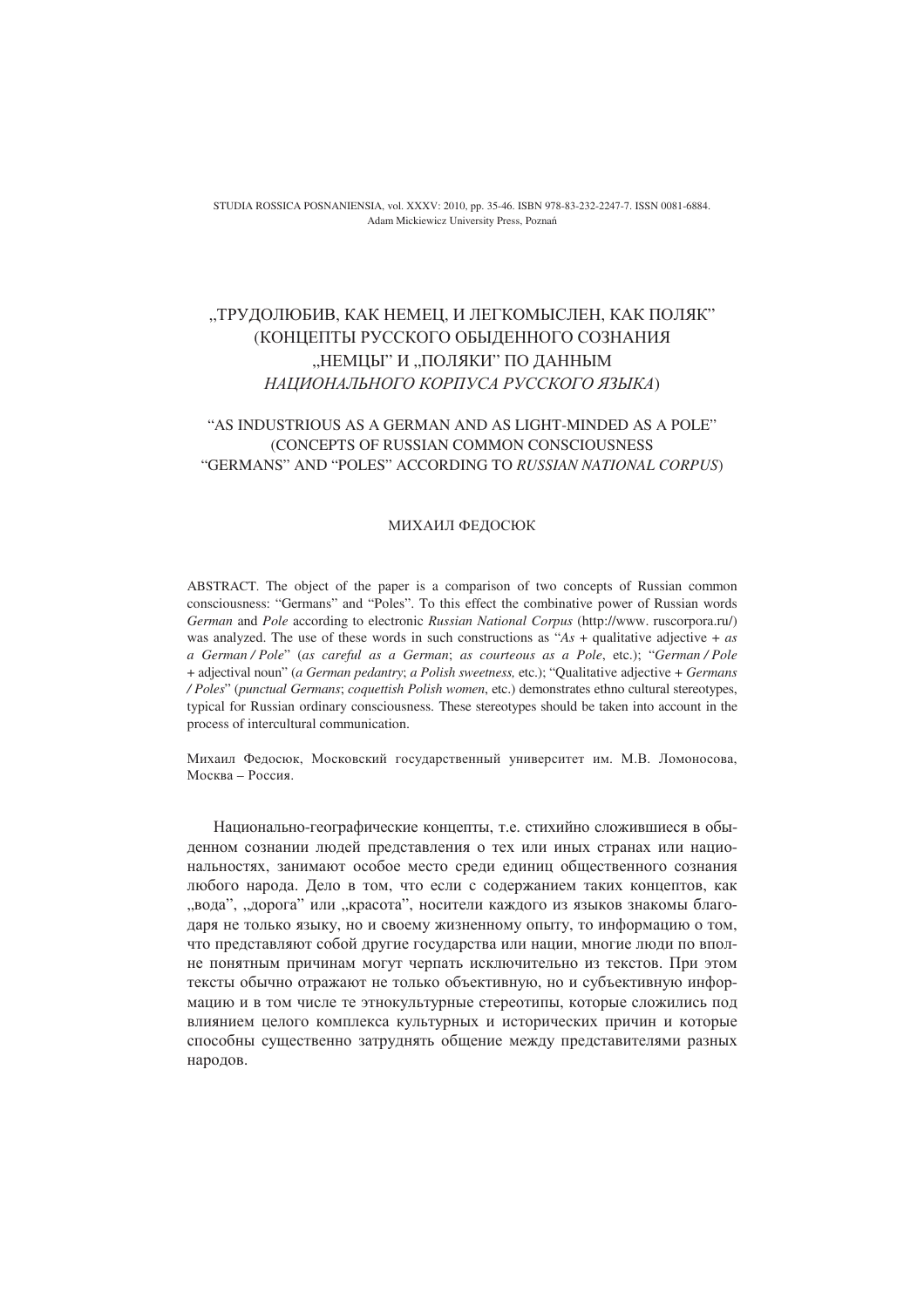Прежде чем продолжить наши рассуждения, необходимо сделать важную оговорку о том, как, по нашему мнению, соотносятся понятия "концепты" и "этнокультурные стереотипы". Очевидно, что отрицательно-оценочное обозначение "этнокультурные стереотипы" традиционно применяется по отношению к той разновидности концептов, которая имеет социальный характер (помимо национально-географических концептов в их число входят обобщенные представления о различных социальных группах, таких, например, как новые русские, молодежь или женщины) и потому может иметь в своем содержании спорные или предвзятые оценки<sup>1</sup>.

Большинство выполненных к настоящему времени исследований национально-географических концептов русского обыденного сознания направлены преимущественно на образы государств, а не наций<sup>2</sup>. В результате этого вне сферы внимания исследователей, к сожалению, нередко остаются стереотипные представления о чертах характера того или иного народа. При этом даже те немногочисленные работы, которые специально ориентированы на образы не стран, а национальностей, в целом ряде случаев выполнены на материале исключительно газетно-журнальных текстов и потому отражают не обыденные, а, скорее, официальные оценки, которые к тому же, как правило, имеют преходящий характер, поскольку в значительной степени обусловлены политическими событиями того времени, когда данные тексты были созданы<sup>3</sup>.

<sup>2</sup> О.Ф. Г р и ш и н а, Актуализация концепта "Америка" в современном русском языке (на материале публицистических текстов). Автореф. дис. ... канд. филол. наук, Кемерово 2004; Е.Е. К о п т я к о в а, Германия в национальных стереотипах русских и американцев, "Политическая лингвистика", Екатеринбург 2008, вып. 1(24); Н.А. К р а с и л ь н и к о в а, Концептуализация современной России в метафорах американских СМИ, "Политическая лингвистика", Екатеринбург 2008, вып. 1(24); О.Ф. К у д а н к и н а, Актуализация концепта "Германия" в российской публицистике. Автореф. дис. ...канд. филол. наук, Архангельск 2005; О.Г. О р л о в а, Россия, [в:] Антология концептов, под ред. В.И. Карасика, И.А. Стернина, Москва 2007; М.В. Пименова, Концепт "Украина" (на материале российских СМИ), "Политическая лингвистика", Екатеринбург 2007, вып. 2(22); О.Н. С о р о к и н а, Языковая реализация образа Китая как информационной модели в средствах массовой информации США. Автореф. дис. ...канд. филол. наук, Владивосток 2007; О.А. У р у с о в а, Америка, [в:] Антология концептов, под ред. В.И. Карасика, И.А. Стернина, Москва 2007; А.П. Чудинов, Россия в метафорическом зеркале. Когнитивное исследование политической метафоры (1991-2000), Екатеринбург 2001; Ши Ся, Концепт, Китай" в русском обыденном языковом сознании. Автореф. дис. ... канд. филол. наук, Москва 2008.

<sup>3</sup> Ю.С. К о с т ы л е в, Образ поляка в официальных советских текстах, "Известия УрГПУ. Лингвистика", Екатеринбург 2006, вып. 19; его же, Образ японца в советской массовой печати, "Политическая лингвистика", Екатеринбург 2007, вып. 1(21);

<sup>&</sup>lt;sup>1</sup> Ср. В.З. Демьянков, *Стереотип*, [в:] Е.С. Кубрякова, В.З. Демьянков, Ю.Г. Панкрац. Л.Г. Лузина, Краткий словарь когнитивных терминов, Москва 1996; С.Г. Т е р - М и н а с о в а, Война и мир языков и культур: вопросы теории и практики межъязыковой и межкультурной коммуникации, Москва 2007.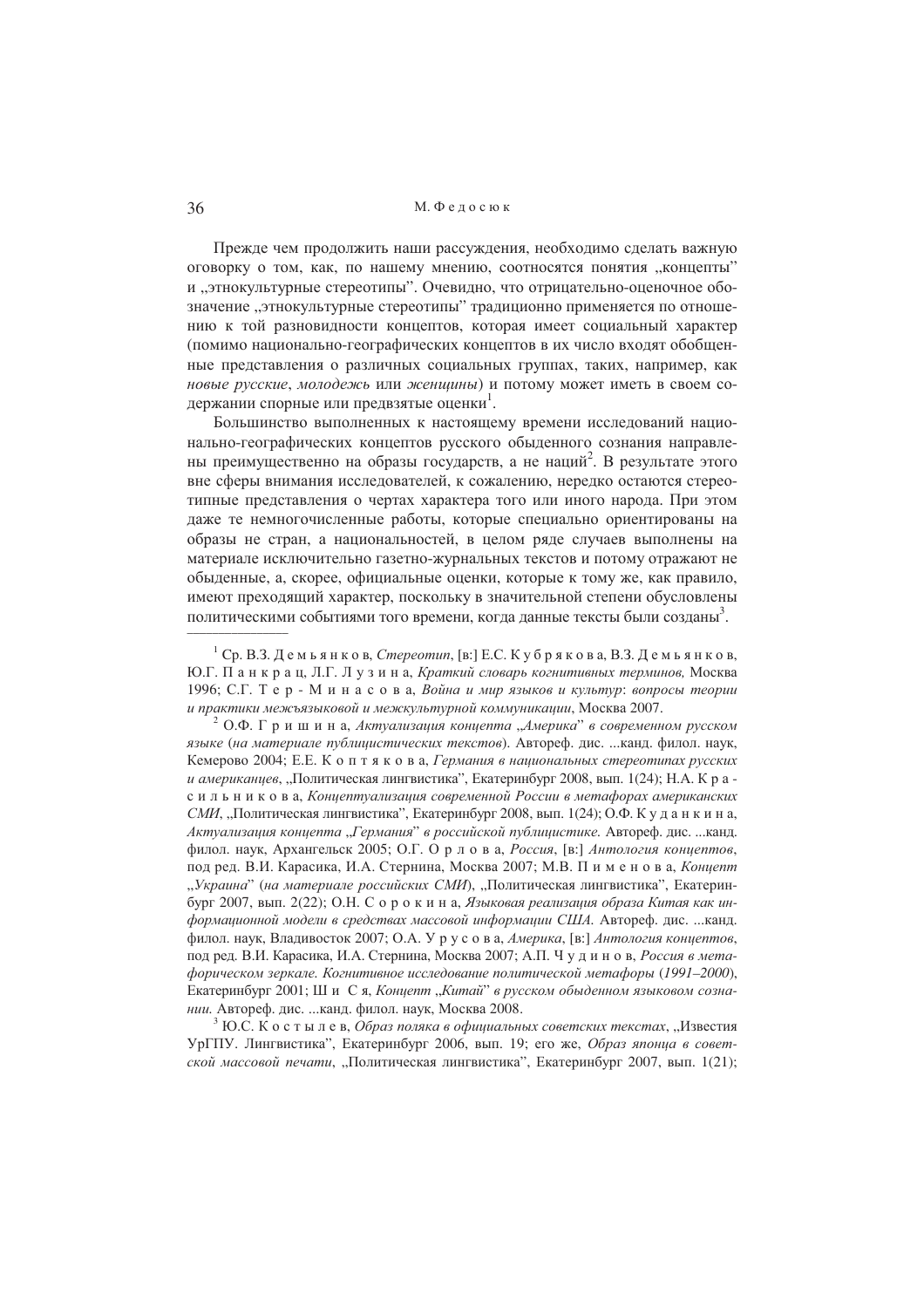В числе наиболее важных исключений из только что отмеченной закономерности хотелось бы упомянуть работы И.М. Кобозевши<sup>4</sup>, В.А. Плунгяна и Е.В. Рахилиной<sup>5</sup>.

В исследовании И.М. Кобозевой для выявления обыденных представлений русских людей об особенностях национального характера немцев, англичан, французов и русских был использован ассоциативный эксперимент. Он состоял в том, что информантам было предложено, во-первых, дать собственную содержательную интерпретацию высказываний типа "(Название национальности) есть (название национальности)" (пример одного из полученных ответов - "Высказывание Немеи есть немеи я понимаю как 'Немец всегда педантичен"), а во-вторых, продолжить высказывания типа Он по-английски... (один из ответов – немногословен); Как истинный франиуз, он... (пример ответа – легкомыслен); Он русский, но он... (один из полученных ответов – не любит выпить, из которого вытекает стереотипное представление о том, что большинству русских свойственна любовь к выпивке).

В свою очередь, работа В.А. Плунгяна и Е.В. Рахилиной заключалась в анализе словосочетаний, которые состоят из существительных, обозначающих человеческие качества, и прилагательных со значением национальной или географической принадлежности (напр., французский, европейский, южный). Авторы стремились выявить так называемые "лингвистически отмеченные" словосочетания, т.е. единицы, обозначающие либо стандартную (лексико--графически закрепленную) модификацию некоторого качества, либо максимальную степень его проявления. Примерами обнаруженных В.А. Плунгяном и Е.В. Рахилиной лингвистически отмеченных словосочетаний могут служить сочетания (типично) немецкая аккуратность или (чисто) французская галантность, в то время как непривычные и не вполне понятные по смыслу словосочетания чисто русская аккуратность или, например, европейская нежность лингвистически отмеченными не являются. Понятно, что выявленные в ходе исследования лингвистически отмеченные словосочетания несут важную информацию о русских этнокультурных стереотипах.

К сожалению, в своей весьма содержательной, однако очень небольшой по объему статье В.А. Плунгян и Е.В. Рахилина никак не охарактеризовали источники и объем проанализованного ими языкового материала. В результате некоторые из сделанных ими утверждений вызывают вопросы. Так, в работе, в частности, говорится: "Лингвистически релевантными являются назва-

Е.А. Пименов, Концепт "украинец" в российских СМИ, "Политическая лингвистика". Екатеринбург 2007. вып. 2(22).

 $4$  И.М. К обозева, Немец, англичанин, француз и русский: выявление стереотипов национальных характеров через анализ коннотаций этнонимов, "Вестник Московского университета", сер. 9: "Филология" 1995, № 3.

<sup>&</sup>lt;sup>5</sup> В.А. Плунгян, Е.В. Рахилина, "С чисто русской аккуратностью..." (К вопросу об отражении некоторых стереотипов в языке), "Московский лингвистический журнал" 1996, № 2.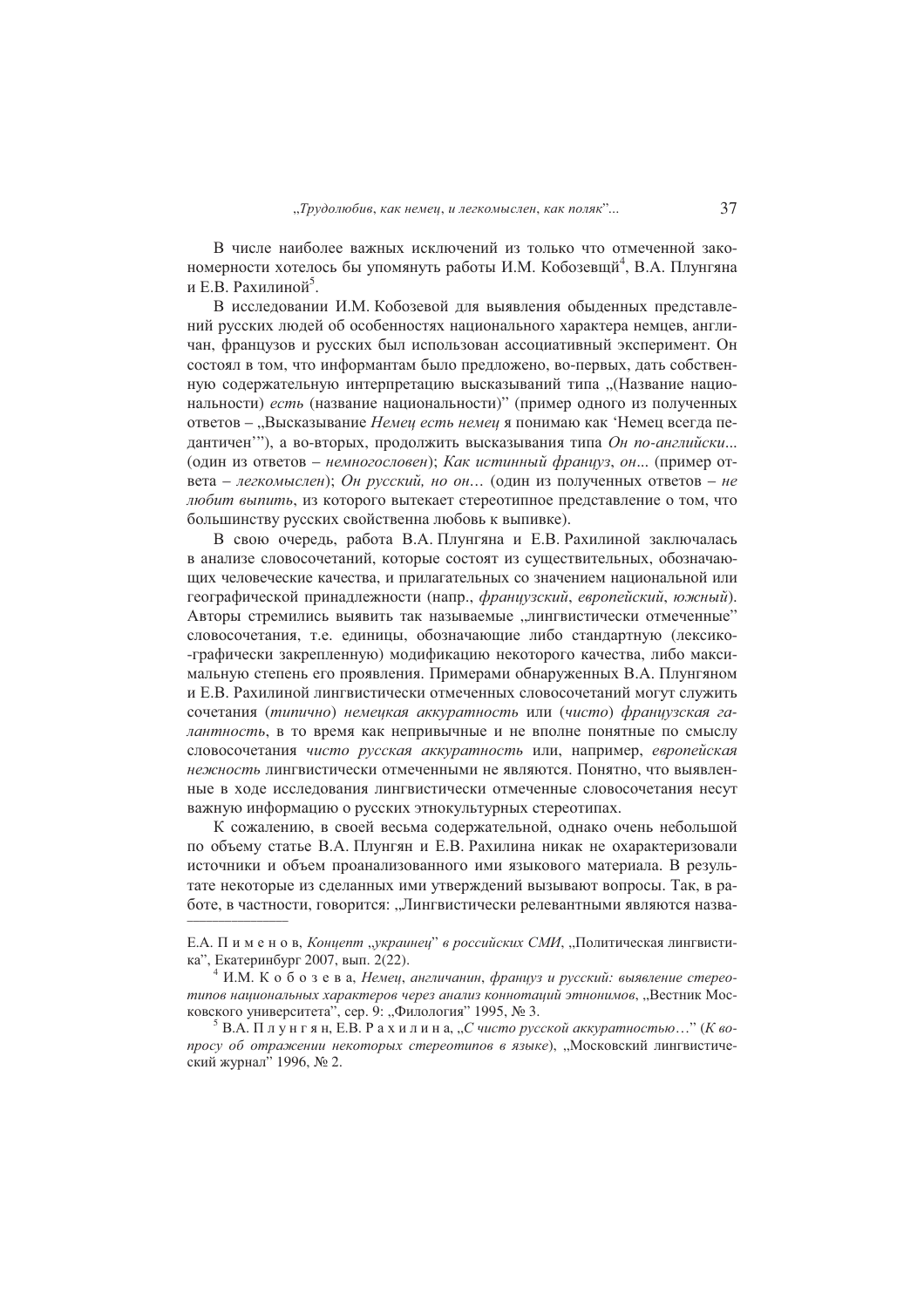ния далеко не всех народов, окружающих русских: лингвистически отмеченные сочетания возможны прежле всего со словами русский, франиузский, немеикий, а также восточный и южный [...]. Обращает внимание также неоднородность этого списка: в Европе по понятным причинам выделяются французы и немцы (в меньшей степени отмечены испанцы и англичане), но полностью отсутствуют, например, итальянцы, греки или голландцы (напомним, что последние, например, занимают значительное место в языковом сознании носителей английского языка). С другой стороны, никак не дифференцирован славянский мир (если оставить в стороне единственный, и то несколько сомнительный, пример чисто польский гонор) [...]".

Это утверждение вызывает два вопроса. Более общий из них состоит в следующем: можно ли, по мнению авторов, говорить об этнокультурных стереотипах, закрепленных за теми национальностями, названия которых не выступают в лингвистически отмеченных словосочетаниях? Иными словами, имеются ли в русском обыленном сознании какие-либо стереотипные представления, например, об упомянутых в только что приведенной цитате итальянцах, греках, голланлцах или поляках и, если да, то какими способами эти стереотипы можно выявить?

Что же касается более конкретного вопроса, то это вопрос о том, в каких источниках и сколько раз исследователям встретилось помеченное вопросительным знаком словосочетание чисто польский гонор и на основании каких соображений его отмеченность может быть признана очевидной или, наоборот, сомнительной.

Пытаясь найти ответы на заданные вопросы, напомним, что одним из эффективных способов определения содержания концепта является анализ сочетаемости обозначающего его слова. Отметим также и то, что в настоящее время для русского языка подобный анализ может быть легко выполнен при помощи размещенной в сети Интернет информационно-справочной системы Национальный корпус русского языка, которая на текущий момент содержит более 50 тыс. текстов общим объемом приблизительно в 150 млн. словоупотреблений, а также инструментов, прелназначенных для поиска в этом массиве различных лексем, словоформ и синтаксических конструкций с учетом их морфологических и семантических признаков.

Именно с помощью Национального корпуса русского языка и было выполнено наше исследование. Его цель состояла в том, чтобы определить содержание двух концептов русского обыденного сознания, связанных с ближайшими соседями русских. Речь идет о концептах "немцы" и "поляки". Заметим, что если первый из упомянутых концептов уже получил освещение в работах

 $6$  Там же, с. 342.

 $\frac{7}{1}$ См. Национальный корпус русского языка: 2003–2005. Результаты и перспективы, Москва 2005, http://www.ruscorpora.ru/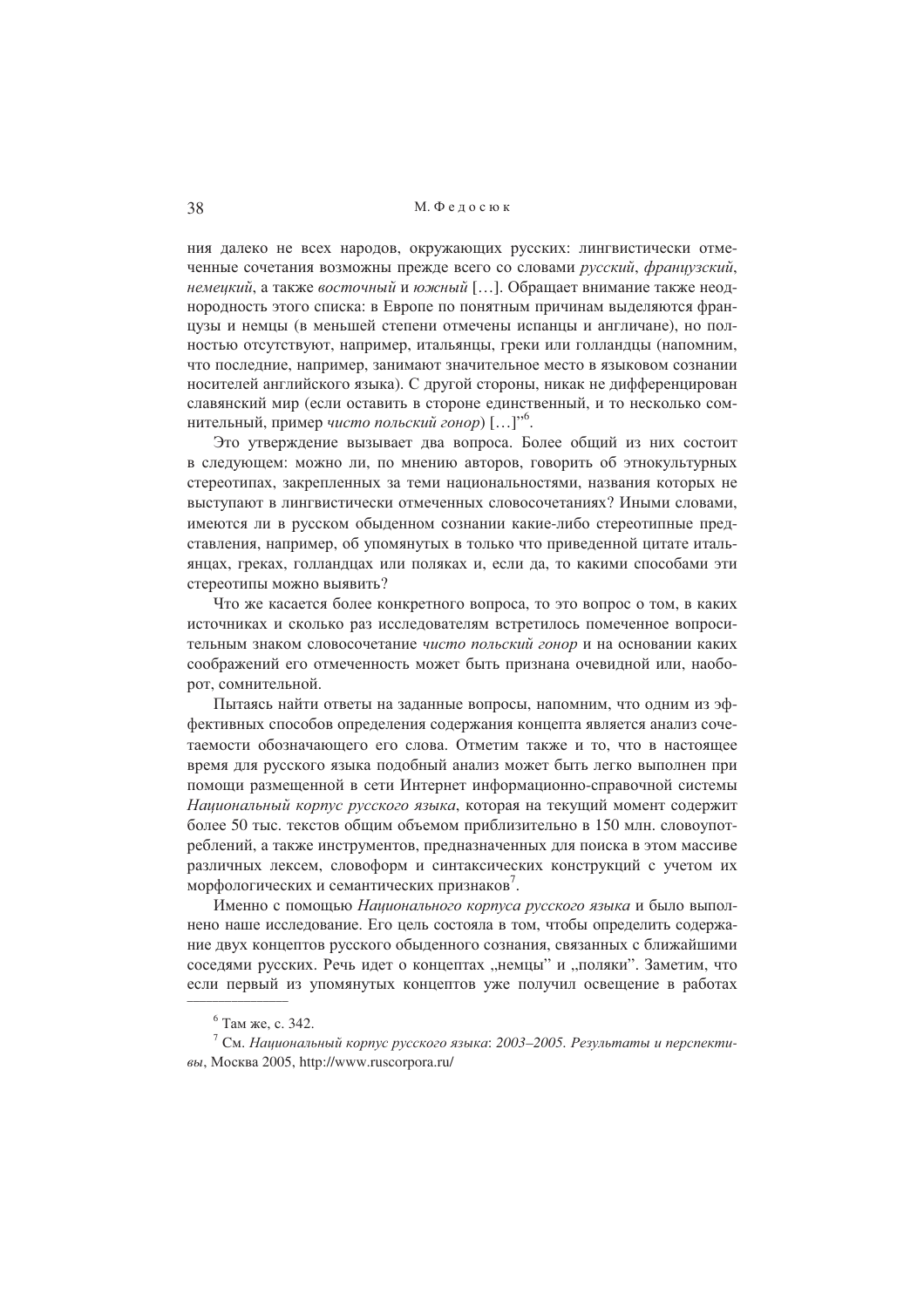И.М. Кобозевой<sup>8</sup>, Е.Е. Коптяковой<sup>9</sup>, О.А. Куданкиной<sup>10</sup>, В.А. Плунгяна и Е.В. Рахилиной<sup>11</sup>, то второй концепт, насколько нам известно, был подвергнут изучению только в статье Ю.С. Костылева<sup>12</sup>, которая ориентирована на факты скорее истории российско-польских отношений, чем языка.

Для того чтобы определить содержание рассматриваемых концептов, нами было проанализировано употребление слов, связанных с немцами и поляками, в следующих контекстах:

(1), Оценочное прилагательное + как немец | немка | поляк | полька | полячка", напр.: В исторических и других изысканиях своих был он упорно трудолюбив, как немец, а в заключениях, кои выводил он из своих открытий, легкомыслен, как поляк (Ф.Ф. Вигель, Записки, 1850-1860);

(2) "Немецкий | польский + отадъективное существительное", напр.: [...] При всей немеикой рассудительности моего отиа он тоже был способен на самые неожиданные решения, о чём свидетельствует его собственная женитьба (А. Рыбаков, Тяжелый песок, 1975-1977);

(3) "Оценочное прилагательное + немиы | немки | поляки | польки | полячки". В ходе последующей обработки полученных по данному критерию примеров рассматривались только те из них, в которых прилагательные были употреблены в описательно-распространительной, а не в ограничительной функции, т.е. служили для передачи дополнительной информации об обозначаемом предмете, а не для выделения данного предмета из множества подобных<sup>13</sup>. Примером интересующего нас употребления прилагательного в описательно-распространительной функции может служить текст Страждущим безбилетникам, которых пускали "на свободные места", доброжелательные и аккуратные немцы стелили на пол коврики, и все рассаживались прямо под носом у артистов (Между подвалом и лифтом - в коробке, "Театральная жизнь" 2003.11.24), где информация о том, что немцы стелили для безбилетников коврики, сопровождается дополнительным сообщением о том, что немцы доброжелательны и аккуратны. Напротив, в примере Ровно и тихо выложил он, как претит ему бесцеремонность, с какой американцы торопятся захапать башковитых немцев, как грабят они интеллект этого и без того изуродованного народа (Д. Гранин, Зубр, 1987) прилагательное башковитые употреблено в ограничительной функции, поскольку информирует о том, что американцы торопились "захапать" не всех немцев, а только тех из них, которые были "башковитыми".

<sup>&</sup>lt;sup>8</sup> И.М. К о б о з е в а, *Немец*, англичанин, француз..., указ. соч.

 $^9$ Е.Е. Коптякова, Германия в национальных..., указ. соч.

 $^{10}$ О.Ф. Куданкина, Актуализация концепта "Германия"..., указ. соч.

<sup>&</sup>lt;sup>11</sup> В.А. Плунгян, Е.В. Рахилина, "Счисто русской"..., указ. соч.

 $^{12}$  Ю.С. Костылев, Образ поляка..., указ. соч.

 $^{13}$  См. И.Н. К р у ч и н и н а, Определение, [в:] Лингвистический энциклопедический словарь, Москва 1990.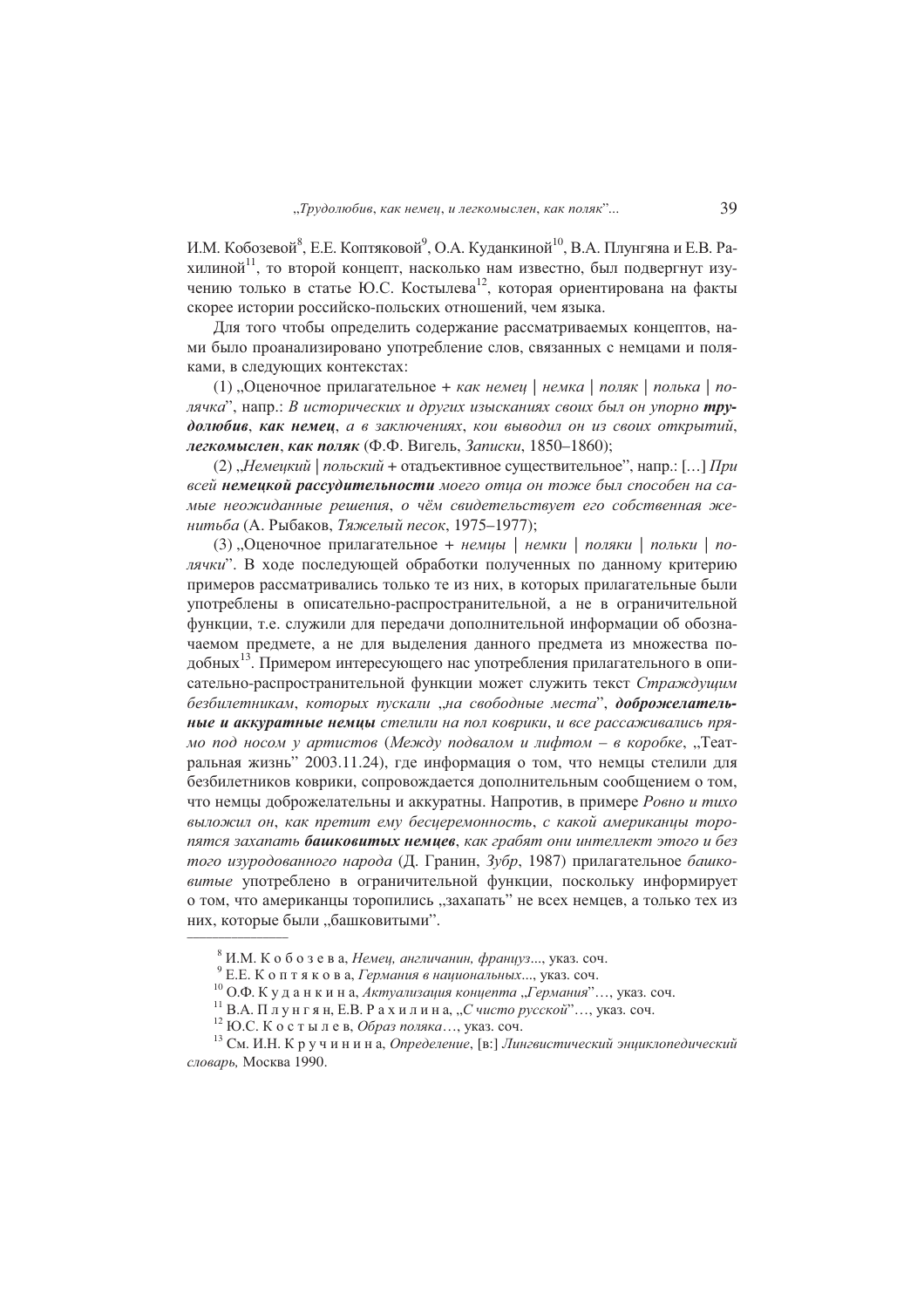М. Фелосюк

Перейдем к изложению результатов проведенного исследования.

1. Прежде всего, оно показало, что слова, обозначающие немцев, встречаются в рассматриваемых контекстах в 6 раз чаще, чем слова, именующие поляков (198 употреблений против 33). Это обстоятельство может служить подтверждением наблюдения В.А. Плунгяна и Е.В. Рахилиной<sup>14</sup> о слабой дифференцированности в русском обыденном сознании славянского мира. По нашему мнению, оно дает основания утверждать, что немцы воспринимаются русскими как значительно более индивидуализированная и при этом гораздо сильнее отличающаяся от русских нация, чем поляки. Между прочим, подтверждение сказанному можно найти и в Большом словаре русских народных *сравнений*<sup>15</sup>, который содержит 6 сравнений со словом немец и только 2 – со словом поляк (впрочем, многие из них имеют диалектный или индивидуально-авторский характер).

2. Очевидно, что к составу концепта русского обыденного сознания "немцы" следует прежде всего отнести те из свойств, которые встретились в найденных примерах неоднократно. Перечислим эти свойства:

- педантизм, педантичность, пунктуальность (30 употреблений), напр.: Аналогии, говорят, опасны, но разработанный с немецкой педантичностью и пунктуальностью, по указанию Гитлера, план "Барбаросса", предусматривавший уничтожение России как государства и порабощение ее народов, провалился вместе с пресловутым "блицкригом" (Л. Ковров, В поле - две воли: чья сильнее, "Советская Россия" 2003.08.15); В то же время изданный в ФРГ исторический роман Булата Окуджавы педантичные немиы сопроводили бросающимся в глаза ярким предупреждением на суперобложке: "Фривольное обращение с историей" (И. Стрелкова, Страсти по классике, "Наш современник" 2004.06.15);

- аккуратность (28 употреблений), напр.: Появился мой собеседник. - Что--то сильно запаздывают, - сказал он без особого сожаления и присел за столик. Я разлил шампанское. - Вот вам и немецкая аккуратность, - сказал я. – Немеикая аккуратность сильно преувеличена, – ответил он (Ф. Искандер, Летним днем, 1969); Был он [Аким Акимыч] высок, худощав, слабоумен, ужасно безграмотен, чрезвычайный резонер и аккуратен, как немец (Ф.М. Достоевский, Записки из мертвого дома, 1862);

- обстоятельность, основательность, методичность (11 употреблений), напр.: Ева подошла к делу с немецкой обстоятельностью - причесалась, надела очки и, как я понял, начала рабочий день, хотя на часах еще значилось без десяти восемь (В. Попов, Будни гарема, 1994); Подобная стратегия никогда не была характерна для Германии, где привыкли действовать, скорее, консервативно: с традиционной немецкой основательностью и здравым

<sup>&</sup>lt;sup>14</sup> В.А. Плунгян, Е.В. Рахилина, "С чисто русской"..., указ. соч., с. 324.

<sup>&</sup>lt;sup>15</sup> В.М. Мокиенко, Т.Г. Никитина, *Большой словарь русских народных* сравнений, Москва 2008.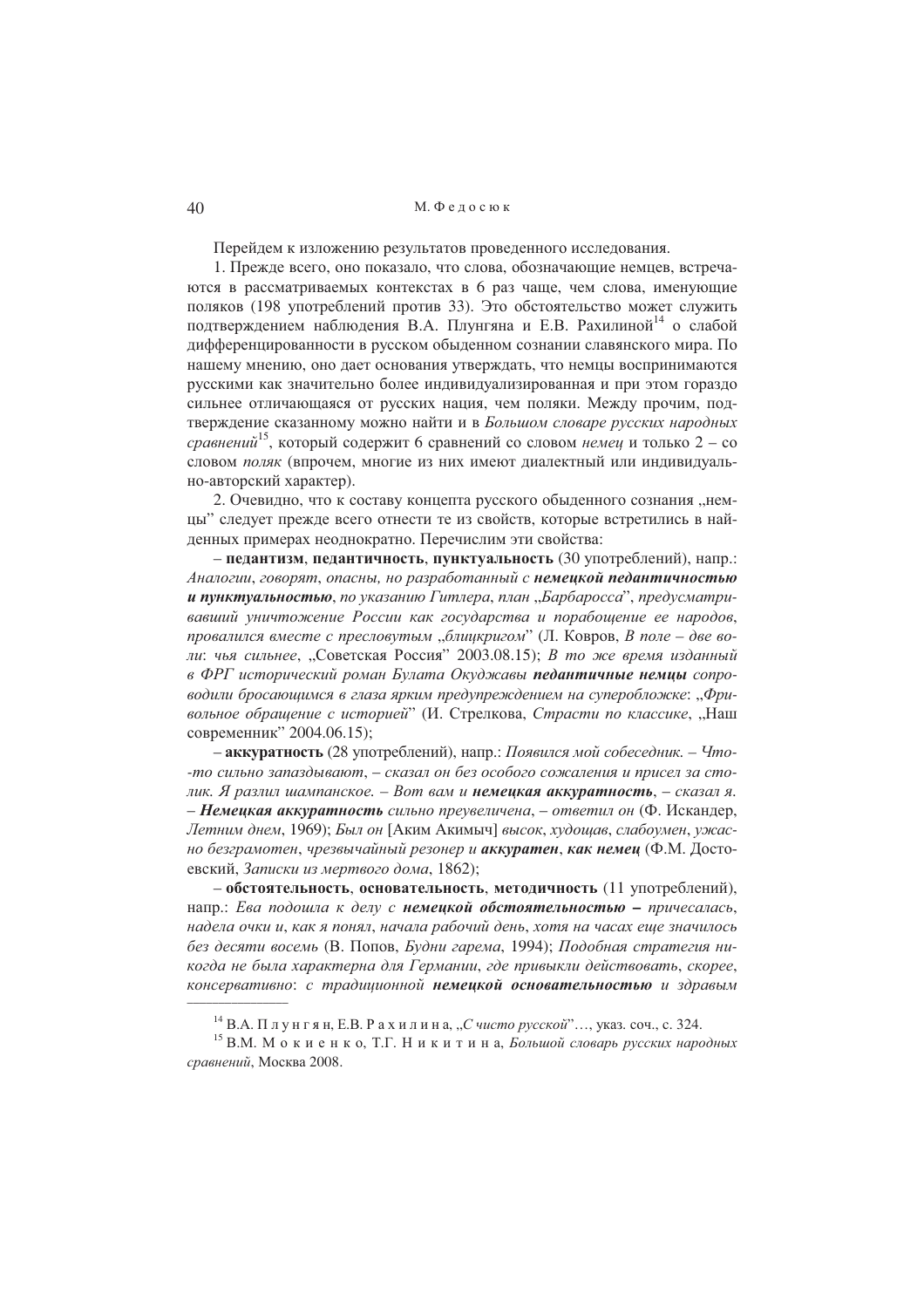расчетом, стараясь строить на века, чтобы передавать дело из поколения в поколение (А. Малинкин, Рейнский капитализм, [в:] Отечественные записки, 2003); Мины рвутся беспрерывно, одна за другой. С чисто немеикой методичностью обрабатывают нас (В. Некрасов, В окопах Сталинграда,  $1946$ ;

- точность, скрупулезность, тщательность (10 употреблений), напр.: Толя описывал просто чудеса: оперируют в любом возрасте, настоящая фабрика обновления сердец, организованная с немецкой тщательностью и точностью (Н. Амосов, Голоса времен, 1999); Разгадка простая и страшная: во время наисекретнейшей конференции в Ваннзее в начале 1942 года, где с немецкой скрупулезностью были запротоколированы все технические детали "окончательного решения еврейского вопроса – Endlösung'a [...]", был принят параграф, гласивший: "После Endlösung'a учредить в Праге музей, куда свезти со всей Европы раритеты этого народа, чтобы будущие поколения учёных-этнографов с благодарностью вспоминали предусмотрительность германского командования" (И.С. Шкловский, Эшелон, 1984, "Химия и жизнь" 1988-1992);

- расчетливость, рачительность, меркантильность (9 употреблений), напр.: Отец Фохта - классический тип германского профессора-юриста: погружённый в науку, он совершенно пренебрегал бытом, если не считать некоторой немецкой расчетливости (Б.Ф. Егоров, Сын профессора и артистки, "Звезда" 2003); Почему бы не управлять ей [электроникой] прямо из авто? Например, загодя включить отопление (греть пустой дом рачительные немцы не любят), зажечь свет, поднять жалюзи и отпереть дверной замок, только въезжая на участок (А. Воробьев-Обухов, Дом, который всегда с тобой, "За рулем" 2004.03.15); Мы попытались немного отойти от немецкой меркантильности главных героев за счёт романтики яроновских текстов музыкальных номеров (Г. Васильев, Роли, которые нас выбирают, 2002);

– честность (9 употреблений), напр.: Вот вам пример: я много дней честно работал над этой книгой, а вчера у меня на пляже открытого бассейна "Рапкоw" немеикая шпана, развенчавшая миф о традиционной немеикой честности, украла, ради денег, сигарет и наркотиков, штаны [...] (Е. Попов, Подлинная история "Зелёных музыкантов", 1997); Но Максино мифотворчество роковым образом преткнулось о скалу моей немецкой протестантской честности, губительной гордыни всё, что пишу, - подписывать (М.И. Цветаева, Живое о живом [Волошин], 1932);

- практичность (6 употреблений), напр.: Зато [форстмейстер Фокель] с немеикой практичностью отметил, что обыватели хорошую выгоду с неё [карельской березы] имеют, и сам он видел проданный за большие деньги токарный станок из такой древесины (В. Варламов, Кудрявая койву, "Химия и жизнь" 1985); Мать родилась 16 сентября и, возможно, подчиняясь влиянию созвездия Девы, была практична и аккуратна, как немка (Э. Лимонов, У нас была Великая Эпоха, 1987);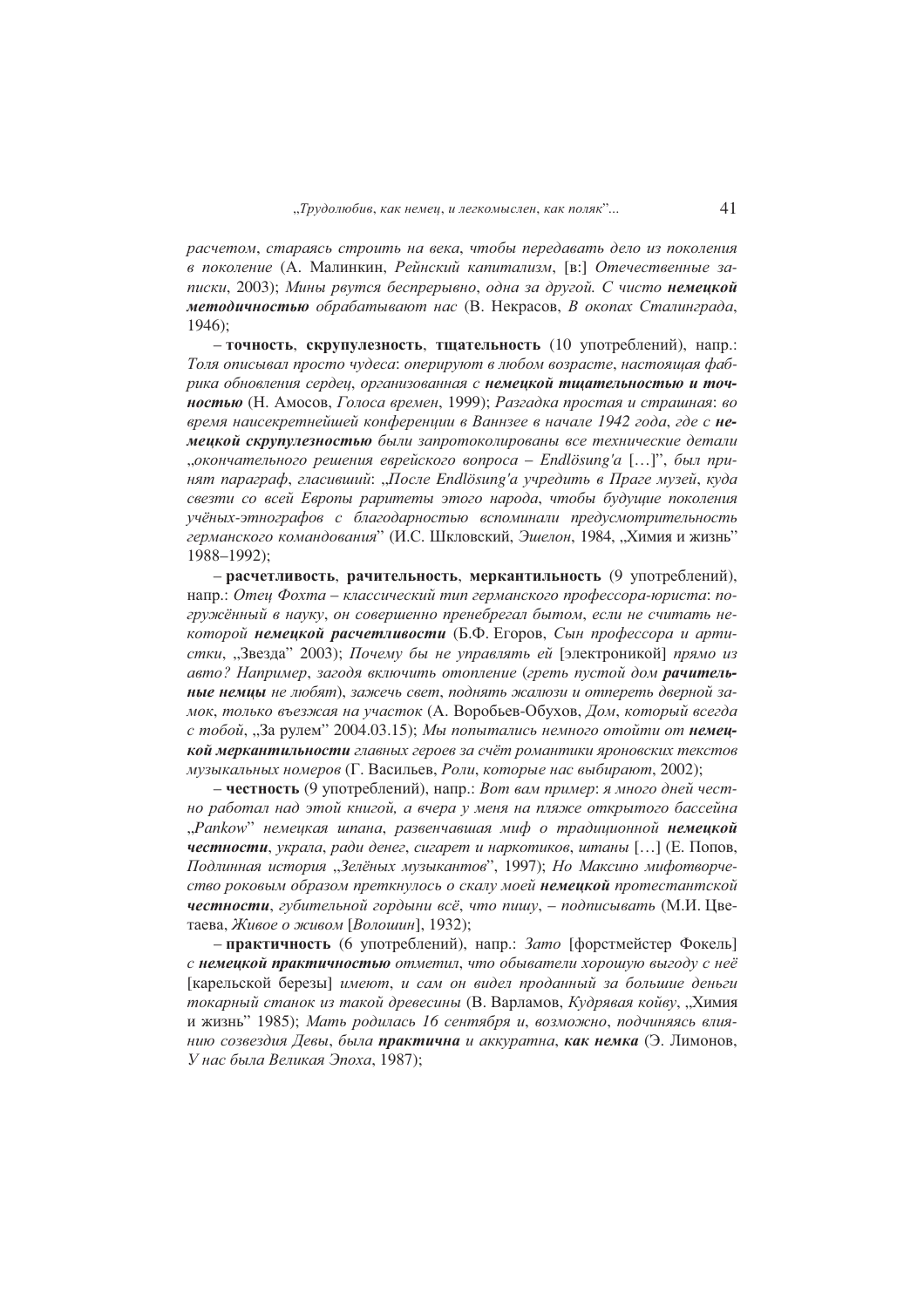## М. Фелосюк

- сентиментальность (6 употреблений), напр.: В натуре Екатерины не было ничего чрезмерного, кроме странной смеси самой грубой и все усиливающейся с годами чувственности с чисто немецкой, практической сентиментальностью (М.А. Алданов, Девятое термидора, 1921);

- экономность, прижимистость, скаредность (6 употреблений), напр.: Экономные немцы справедливо рассудили, что строить суперкары "за так" нет смысла (Н. Качурин, В. Чусов, Цеховики, "Автопилот" 2002.12.150; Ермоленко откровенно рассказывает в своих показаниях - они ныне напечатаны, - что он горько, но бесплодно жаловался на немеикую прижимистость (Л.Д. Троцкий, Моя жизнь, 1929–1933); Марта Генриховна с немецкой изобретательностью и скаредностью так распределяла продукты, чтобы хватило на всю неделю (С. Липкин, Записки жильиа, 1962–1976);

- деловитость, дельность (5 употреблений), напр.: Но гитлеровцы с их чисто немецкой практичностью, деловитостью и высоким техническим уровнем привнесли в область человекоистребления много нового, невиданного и неслыханного за многие века (Б. Ефимов, Десять десятилетий, 2000); Кабинет старого аптекаря оказался типом кабинетов аккуратных, дельных и расчетливых немцев (А.Ф. Писемский, Масоны, 1880);

- дисциплинированность, организованность, законопослушность (5 употреблений), напр.: Недаром канцлер Эрхард даже фатально дисциплинированных немцев вынужден был избавить от соблазнов воровства, запросив субсидии по плану Маршалла не деньгами, а техникой и сырьем (И.Л. Андреев, Россия; взгляд из будушего [2003], "Вестник РАН" 2004); Возможно, это и есть то чудо, которого так ждет Георгий Акимович, чудо более сильное, чем немецкая организованность и танки с черными крестами (В. Некрасов, В окопах Сталинграда, 1946); "Но чем же тут гордиться?" - спросит российский читатель, не обремененный ни познаниями в такой специфической области, ни тем более немецкой законопослушностью (А. Малинкин, Рейнский капитализм, "Отечественные записки" 2003);

- добросовестность (4 употребления), напр.: В Берлине превосходный учитель теоретической физики Planck, несколько сухой и педантичный, с немецкой добросовестностью разработавший школьное преподавание, рассчитанное на среднего слушателя; сам он много и усиленно работает по теоретической физике (П.Н. Лебедев, Письма, 1902); Первый раз он [немецкий фельдфебель] все время бахвалился победой и повторял: "Русс капут, русс капут!" Второй раз он явился в одном сапоге, стащил недостающий прямо с ноги хозяина и на его вопрос: "Ну что же, русс капут?" – ответил с чисто немецкой добросовестностью: "Не, не, не! Не капут!" (Н.С. Гумилев, Записки кавалериста, 1914–1915).

Кроме того, по 3 раза встретились упоминания таких качеств немцев, как грубость, опрятность, трудолюбие, и по 2 раза - важность, выносливость, рассудительность, любезность, медлительность, религиозность, надоедливость и скучность.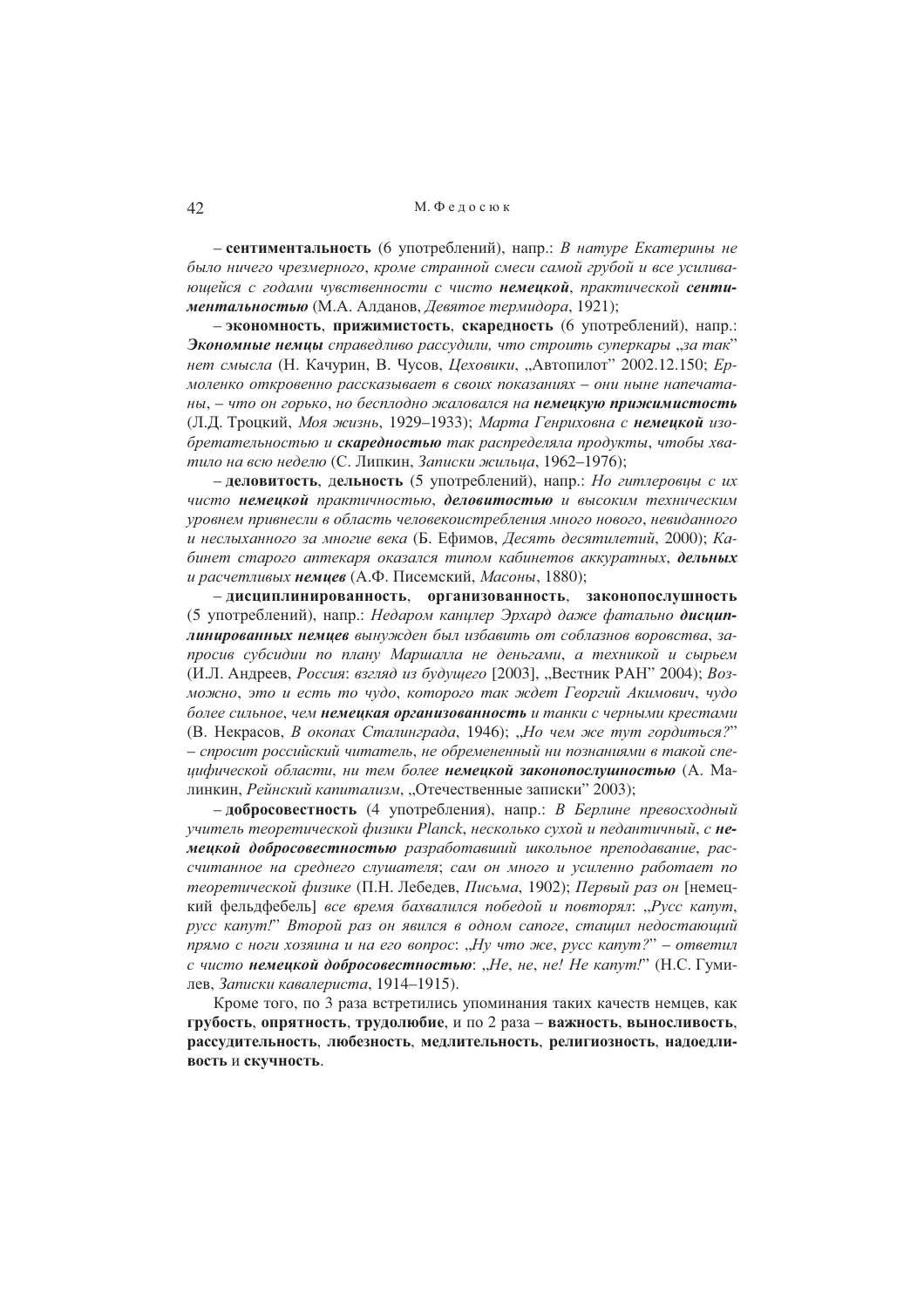3. Среди свойств немцев, которые упоминаются в примерах из Национального корпуса русского языка, 44 признака встретились однократно. В их число входят такие свойства, как белокурость и бледность (Посмотрите на бледных, белокурых немцев, отчего они мечтатели, отчего они держат голову на сторону, часто плачут? [А.И. Герцен, Кто виноват?, 1841-1846]); воля и жертвенность (Таинственный и дивный закон определяет рождение наиионального государства! Оно - живое единство, оно одно выражает то, что есть во всех миллионах людей особо ценного, бессмертного, - немецкий характер, немеикий очаг, немеикую волю, немеикую жертвенность [В. Гроссман. Жизнь и судьба, ч. 2, 1960): вылержка (Преподавая в женской гимназии и в институте, он постоянно жил в каком-то тайном сладострастном бреду, и только немеикая выдержка, скупость и трусость помогали ему держать в узде свою вечно возбужденную похоть [А.И. Куприн, Яма, 1915]); гостеприимство и добродушие (Мать и дочь Лейкины очутились во враждебном окружении. В Берлине стало опасно. Гостиница "Одесса", в которой традиционно останавливались русские, была разгромлена местными хулиганами. Она не узнавала гостеприимных добродушных немиев [Б. Езерская, Прекрасная привычка – жить. Раздумья после одного юбилея, "Вестник США" 2003.10.01]). Несмотря на то, что упоминания и этих свойств представляют определенный интерес, очевидно, что они не дают достаточных оснований для каких-либо выводов о русских этнокультурных стереотипах. Большое число подобных единичных упоминаний, очевидно, является лишь свидетельством того, что, как уже было сказано, русские воспринимают немцев в качестве сильно индивидуализированной и заметно отличающейся от русских нании.

4. Не имея возможности подробно сопоставлять полученные нами результаты с результатами, изложенными в работах И.М. Кобозевой<sup>16</sup>, Е.Е. Коптяковой<sup>17</sup>, O.A. Куданкиной<sup>18</sup>, B.A. Плунгяна и Е.В. Рахилиной<sup>19</sup>, отметим лишь главное. По наблюдениям И.М. Кобозевой, "в русской языковой картине мира определяющей чертой немецкого национального характера признается стремление во всем следовать правилам",20, а в выполненной на совершенно другом материале работе<sup>21</sup> делается похожий вывод о том, что "«образ немца» в русском языке чрезвычайно тесно связан с идеей взвешенности, продуманности, целесообразности - своего рода психологической «золотой середины», которая, впрочем, может представляться и как ограниченность". Использование Национального корпуса русского языка полностью полтвержлает резуль-

<sup>&</sup>lt;sup>16</sup> И.М. К о б о з е в а, *Немец*, англичанин, француз..., указ. соч.

<sup>&</sup>lt;sup>17</sup> Е.Е. Коптякова, Германия в национальных..., указ. соч.

<sup>&</sup>lt;sup>18</sup> Куданкина, Актуализация концепта "Германия"..., указ. соч.

 $^{19}$  В.А. Плунгян, Е.В. Рахилина, "Счисто русской"..., указ. соч.

 $^{20}$  И.М. К о б о з е в а, Немец, англичанин, француз..., указ. соч.

<sup>&</sup>lt;sup>21</sup> В.А. Плунгян, Е.В. Рахилина, "Счисто русской"..., указ. соч., с. 344.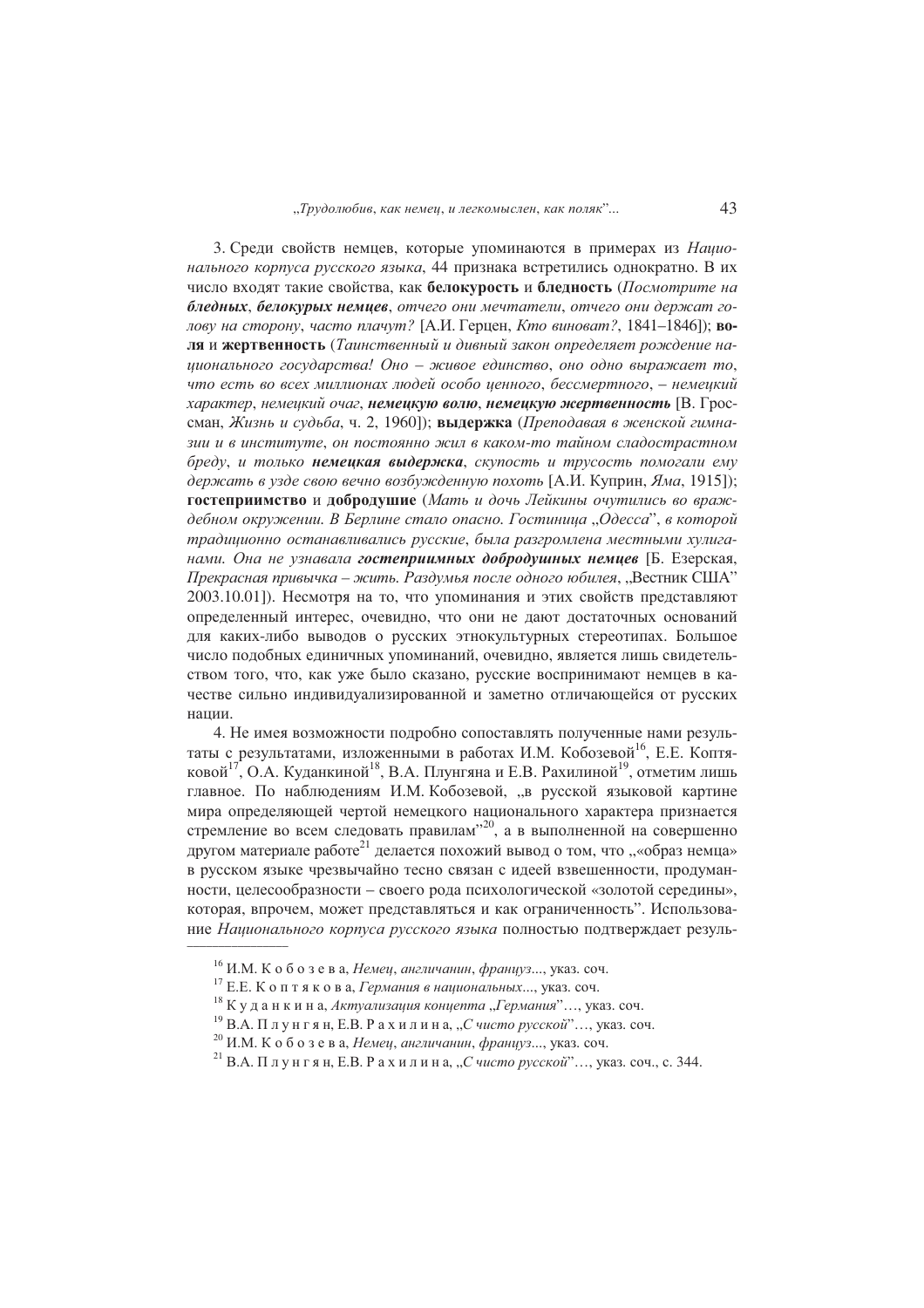таты, полученные нашими предшественниками, кое в чем детализируя их и подкрепляя новым материалом.

5. Наиболее часто упоминающиеся свойства поляков, которые благодаря их повторяемости, очевидно, входят в состав концепта русского обыденного сознания "поляки", это:

- тонкость, изящество (5 употреблений), напр.: Я полюбила умных, тонких и музыкальных поляков. Они гостеприимны, воспитанны, они ничего не говорили о войне при мне (Ю. Бондарев, Берег, 1975); Он отлично владел французским, весьма порядочно русским и недурно немецким языками, да при этом еще отличался польски-изящною развязностью манер и тою особенною наглостью, которая повсюду растворяла ему любые двери (В.В. Крестовский, Панургово стадо, ч. 3-4, 1869);

- легкомыслие, ветреность (5 употреблений), напр.: С приездом Марины Димитрием чересчур овладело польское легкомыслие (Н.И. Костомаров, Русская история в жизнеописаниях ее главнейших деятелей. Вып. 3: XV-XVI столетия, 1862–1875); Красавица была ветрена, как полячка, но глаза ее, глаза чудесные, пронзительно-ясные, бросали взгляд долгий, как постоянство (Н.В. Гоголь, *Миргород*, 1835-1841);

- галантность, любезность, ласковость (4 употребления), напр.: А измены случались, и часто, потому что, несмотря на невысокий рост и лысеющую голову, он нравился женщинам, они откликались на его ласковость и лёгкость, на эту непривычную в России польскую галантность, с которой он, например, подносил к задрожавшим губам женскую руку или подавал пальто осторожным и настойчивым движением (И. Муравьева, Мещанин во дворянстве, 1994); Я кому-то сказал, что буду переводить не "Марию Стюарт", а польскую любезность (3. Масленикова, Разговоры с Пастернаком, 2001); Вот мы приехали знакомиться, - с польскою ласковостью заговорил Стабровский, наблюдая дочь (Д.Н. Мамин-Сибиряк, Хлеб, 1895);

- хитрость, лукавство, коварство (3 употребления), напр.: Именно в ритме твиста хитрые поляки выбросили свой шедевр о носяшейся витками в космосе русской космонавтке (Э. Лимонов, Книга воды, 2002); Оказалось, лукавые поляки, пользуясь праздничной беспечностью соседей, передвинули стулья, отделяющие их зону от добровольческой, и захватили таким образом дополнительный кусок территории [И. Ратушинская, Одесситы, 1998); Западноевропейскими державами покинутые, коварными поляками обманутые, в этот страшный час только на милосердие божие уповаем! (М.А. Булгаков, Бег, 1937);

- дерзость (2 употребления), напр.: Булгарин побаивался его [фон Фока], помня за собой многие грешки, впрочем неважные и происходившие от польской дерзости, смешанной с трусостью (Н.И. Греч, Записки о моей жизни,  $1849 - 1856$ .

6. В некоторых контекстах отдельно упоминаются качества, присущие не всем полякам, а только польским женщинам, а именно: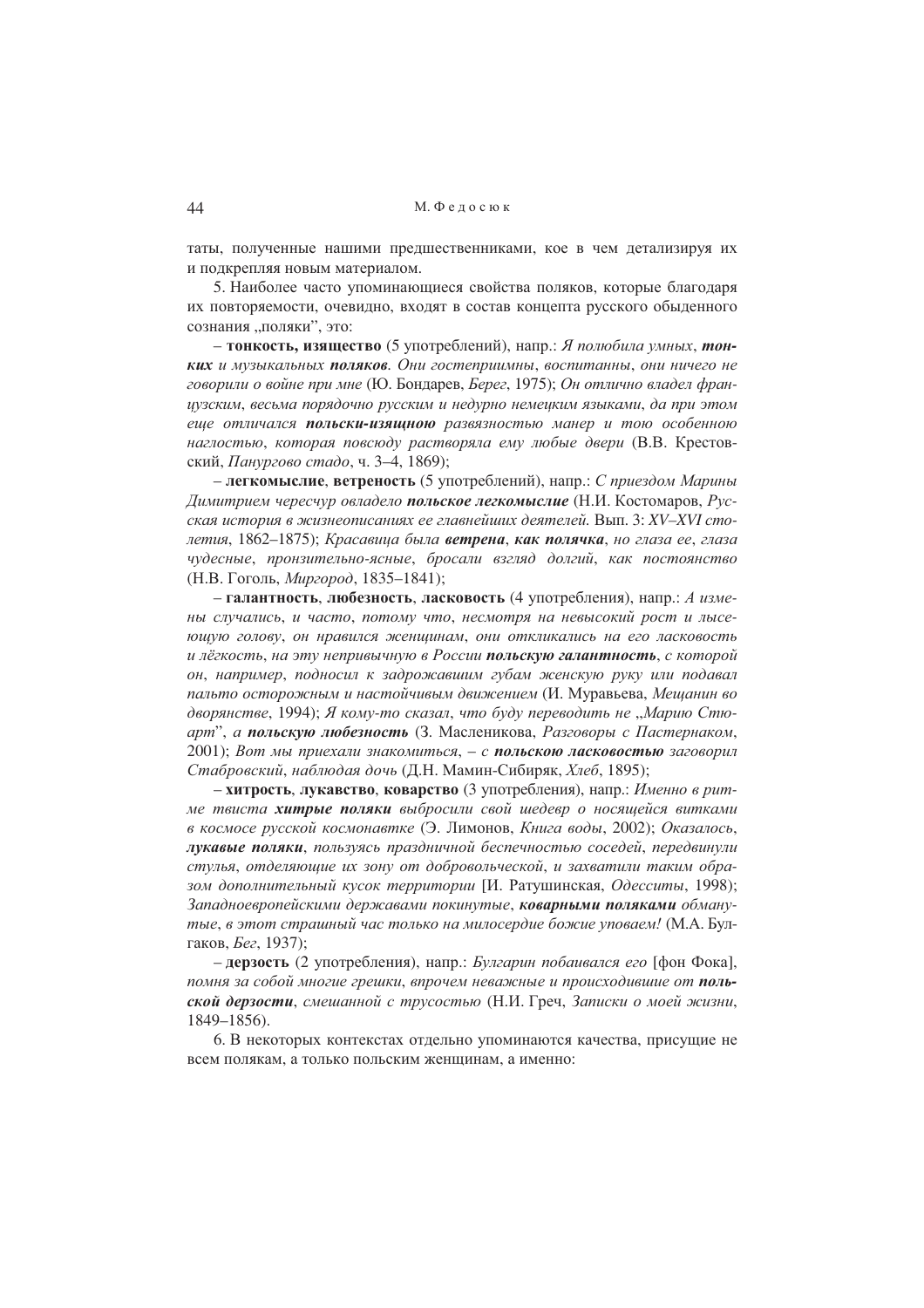- кокетливость (2 употребления): - Это одна полька, прелестнейшее и чудное существо; но, как все польки, существо кокетливое [...] (А.Ф. Писемский, Масоны, 1880); Со врожденным польским легкомыслием и кокетством желала она [графиня Воронцова] нравиться, и никто лучше ее в том не успевал (Ф.Ф. Вигель, Записки, 1850-1860);

– ласковость (2 употребления): Хозяин был шляхтич, а управляла всем жена его, женщина проворная и ласковая, как почти все польки (Ф.В. Булгарин, Воспоминания, 1846-1849); Как мила Польша по многому! веселые, гостеприимные поляки! прекрасные и **ласковые польки**! (Н.А. Дурова, Кавалерист-девшиа, 1835).

7. Среди качеств поляков всего по одному разу встретились упоминания 10 свойств. В число этих свойств входят в частности: веселость и гостеприимство (Как мила Польша по многому! веселые, гостеприимные поляки! прекрасные и ласковые польки! [Н.А. Дурова, Кавалерист-девица, 1835]); храбрость и благородство (Нет, Алексей: я уважаю храбрых и благородных **поляков** [М.Н. Загоскин, Юрий Милославский, или русские в 1612 году, 1829]); культурность (В нем было столько какой-то неудовлетворенной жажды деятельности, особенной теплоты и еще более особенной польской культурности [Д.Н. Мамин-Сибиряк, *Хлеб*, 1895]); ум и музыкальность (Я полюбила умных, тонких и музыкальных поляков [Ю. Бондарев, Берег, 1975]); безрассудный пыл (Свентославский, чистейший и добрейший человек, фанатик, сохранивший за пятьдесят лет безрассудный польский пыл и запальчивость мальчика пятнадиати лет, проповедовал о необходимости возврашаться в Россию и начать там живую и печатную пропаганду [А.И. Герцен, Былое и думы. Ч. 5: Париж-Италия-Париж, 1862-1866]) и др.

Единичность подобных упоминаний не дает достаточных оснований считать, что перечисленные качества входят в состав концепта русского обыденного сознания "поляки". Более того, бросается в глаза преходящий характер многих встретившихся оценок, которые были обусловлены определенными историческими конфликтами поляков не с русским народом, а с российским, а позднее с советским государством, напр.: Венский конгресс показал, что о народах и правах их никто не заботится. Один Александр ратовал, назло всем и во вред себе, за безмозглых поляков (Н.И. Греч, Записки о моей жизни, 1849–1856); Он [М.И. Комбурлей] жил прекрасно, поступал и действовал вообще, как прилично было в тогдашних обстоятельствах, когда во вверенной ему губернии был театр войны. Все подати и повинности взимаемы были, как следует, и **буйных поляков** умел держать в порядке (Е.Ф. Комаровский. Записки графа Е.Ф. Комаровского. 1830-1835); Позже, во время самого фестиваля, нам пришлось столкнуться с более рафинированными и завуалированными формами польского высокомерия по отношению к русским со стороны более аристократической части польского общества и это, честно сказать, были не самые приятные моменты нашего первого пребывания за границей. Но стоило нам войти в обычный человеческий контакт